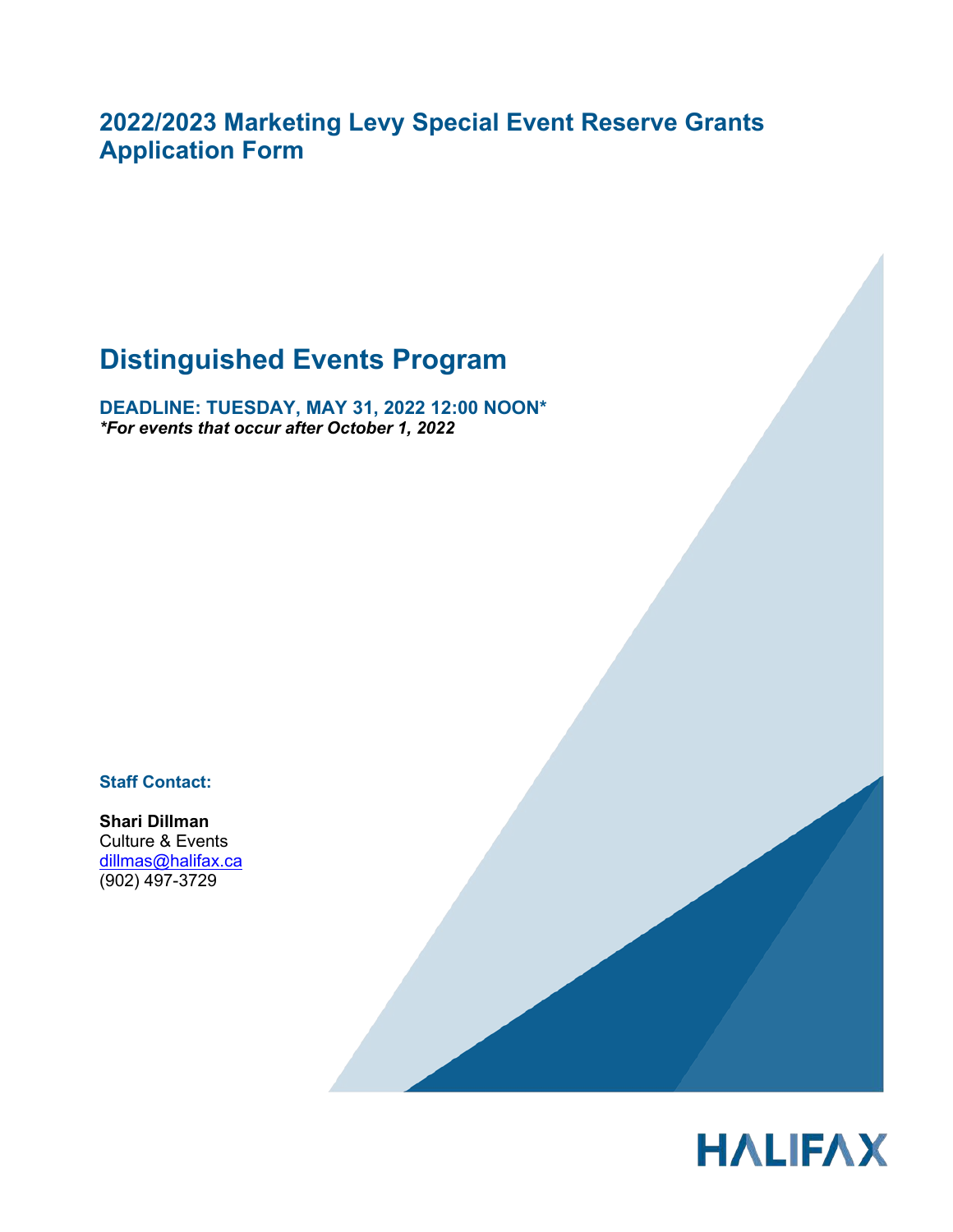### **MLSER Events Grant Programs**

Halifax Regional Municipality (HRM) values organizations that attract and host large scale special events within the Municipality that support and promote tourism and business development.

This program's funding source is the Marketing Levy Special Events Reserve (MLSER). The MLSER is funded through a 2% hotel tax that applies to any overnight sleeping establishment that has twenty (20) rooms or more. The MLSER's purpose is to fund events that deliver an increase in room nights and economic development within the Municipality.

### **Non-Eligible Events**

- Conferences
- Symposiums
- Private events
- Banquets
- Tradeshows
- Marketing initiatives
- Seminars • Clinics
- Fundraising events • Political events
- April 1 of the respective submission year

• Events that occur before

### **Eligible Expenses**

Grants may be applied to programing, operating, marketing and promotional expenses. No portion of the grant shall be applied to staff wages, volunteer bursaries or honoraria; or paid to members or officers of an organization's Board of Directors either directly or indirectly.

**NEW: The Municipality will consider up to two applications per organization to any of the four MLSER grant programs each fiscal year. No additional applications will be considered.** 

#### **Program Information**

The Distinguished Events program supports **one-time large scale events** that have a **minimum budget of \$50,000 that have high potential for national and international exposure and encourage multiple day visits to the Municipality**. The maximum grant award through this program is up to \$50,000. Events in this program are scored on number of room nights generated, economic impacts and media exposure.

There are two application intakes per year for this program. Please see the below chart for deadlines and event date requirements:

| <b>Program</b>                                                   | 2022/2023<br><b>Deadline</b> | For events that occur after: |
|------------------------------------------------------------------|------------------------------|------------------------------|
| Distinguished Events Program<br>2022/2023 1st Intake             | November 1, 2021             | April 1, 2022                |
| Distinguished Events Program<br>2022/2023 2 <sup>nd</sup> Intake | May 31, 2022                 | October 1, 2022              |

**COVID-19 Consideration**: Applications must be planned to be compliant with the public health restrictions in place at the time of application. Applications should also address contingencies if restrictions change.

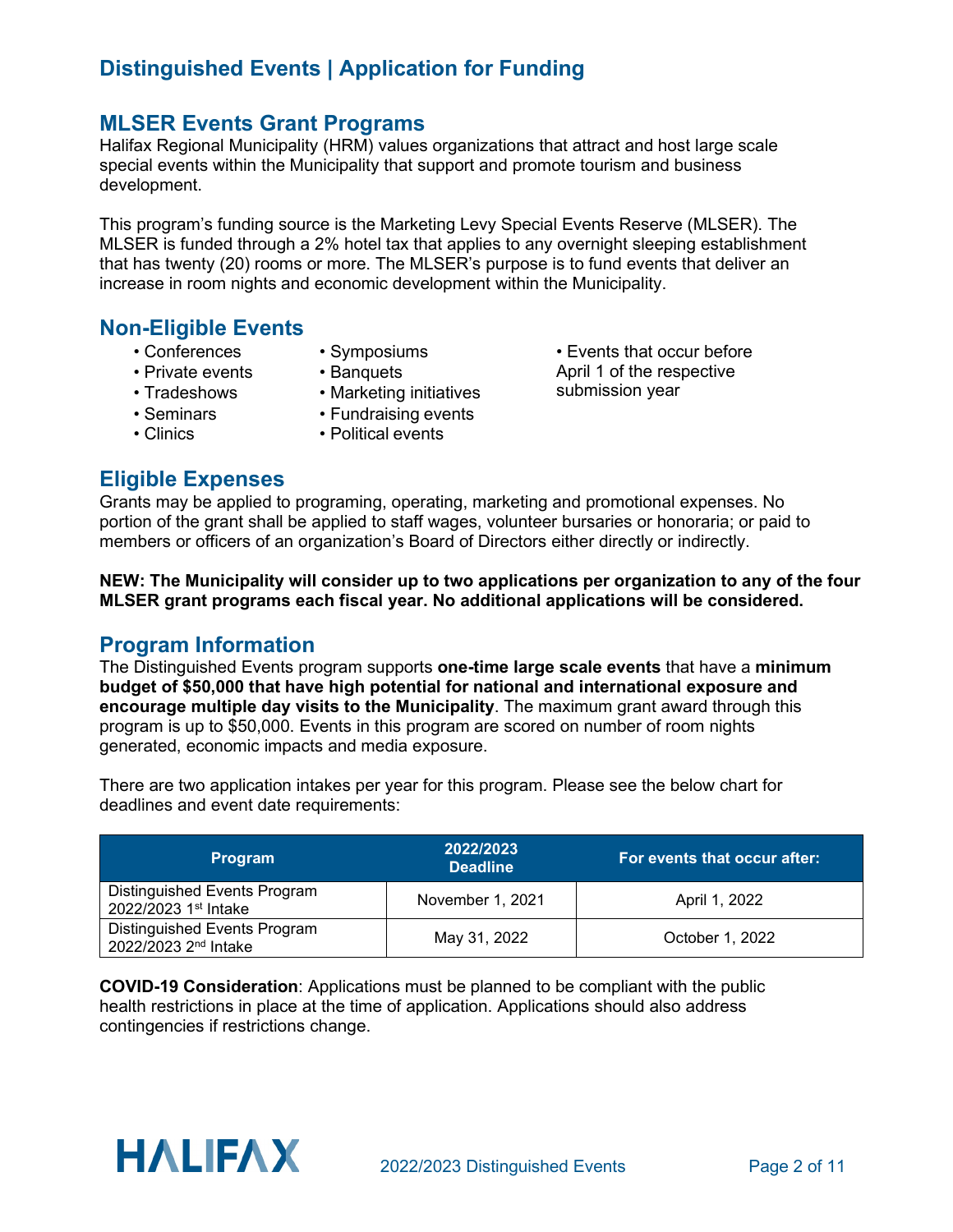### **1. Organization's Information**

|                                                                                                                                                                                                                                | Facebook: _______________________________ Instagram: ___________________________ |  |  |  |
|--------------------------------------------------------------------------------------------------------------------------------------------------------------------------------------------------------------------------------|----------------------------------------------------------------------------------|--|--|--|
|                                                                                                                                                                                                                                | Nova Scotia Registry of Joint Stocks Number: ___________________________________ |  |  |  |
|                                                                                                                                                                                                                                | OR Canadian Revenue Agency Identification Number: ______________________________ |  |  |  |
|                                                                                                                                                                                                                                |                                                                                  |  |  |  |
|                                                                                                                                                                                                                                |                                                                                  |  |  |  |
| Other person who can answer questions on the application:                                                                                                                                                                      |                                                                                  |  |  |  |
|                                                                                                                                                                                                                                |                                                                                  |  |  |  |
|                                                                                                                                                                                                                                |                                                                                  |  |  |  |
| 2. Event Information                                                                                                                                                                                                           |                                                                                  |  |  |  |
| Event Name: Letters and the contract of the contract of the contract of the contract of the contract of the contract of the contract of the contract of the contract of the contract of the contract of the contract of the co |                                                                                  |  |  |  |
|                                                                                                                                                                                                                                |                                                                                  |  |  |  |
| Event Location(s):                                                                                                                                                                                                             |                                                                                  |  |  |  |
| Access to event (free, ticketed, combination of free & ticketed, etc.):                                                                                                                                                        |                                                                                  |  |  |  |
| Ticketed □<br>Free $\square$                                                                                                                                                                                                   | Combination of free and ticketed $\Box$                                          |  |  |  |
| Amount of grant requested:                                                                                                                                                                                                     |                                                                                  |  |  |  |

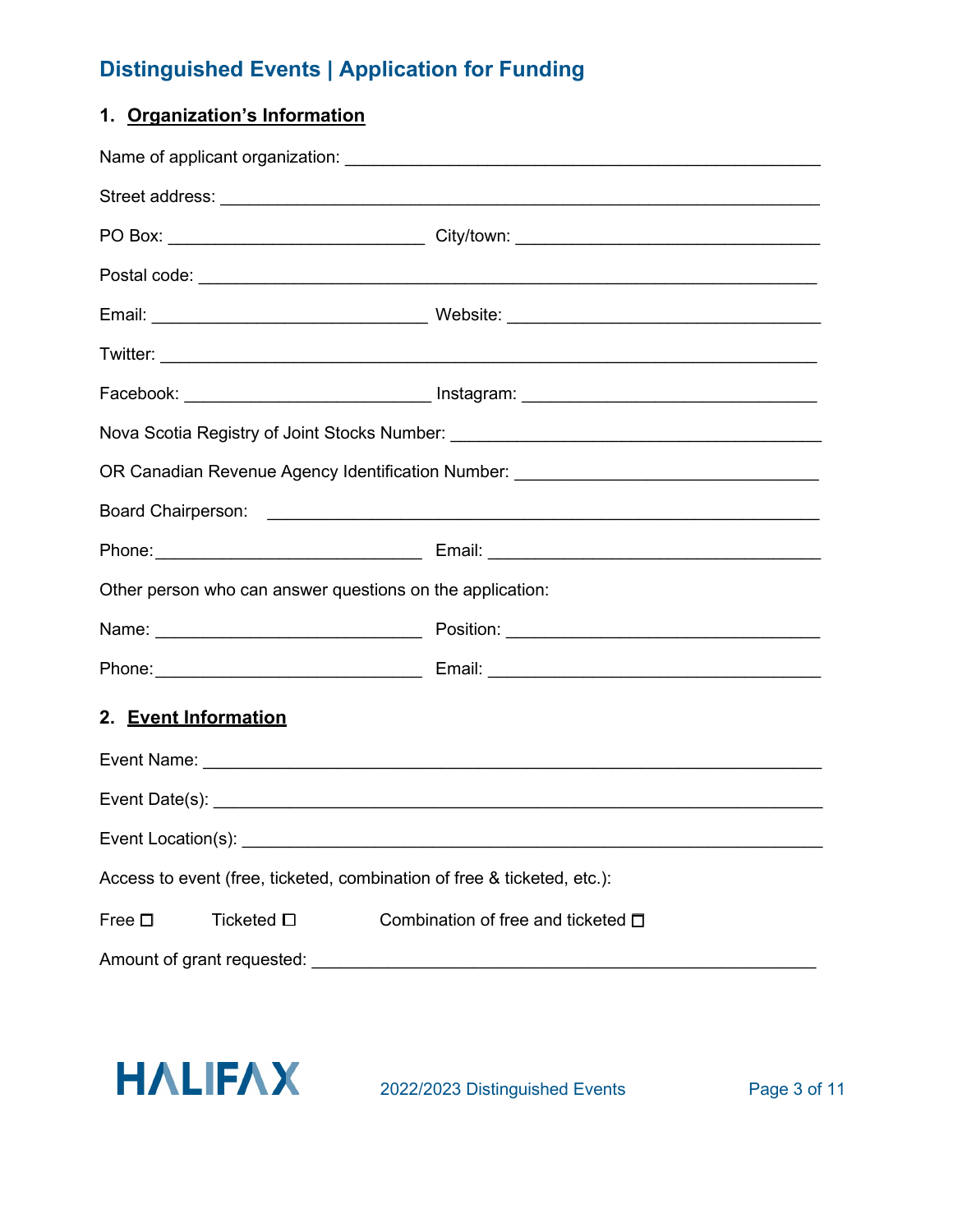Please provide a brief description of the event:

#### **3. Volunteers**

Please provide an estimate of the number of volunteers and volunteer hours involved in your event:

Volunteers**:** \_\_\_\_\_\_\_\_\_\_\_\_\_\_ Volunteer hours: \_\_\_\_\_\_\_\_\_\_\_\_\_\_

How will you involve volunteers and your organizational members in the planning and implementation of this event?

#### **4. Grant Request Information**

Has your event received funding from the municipality for this event in the last year or previous three years? If so, please describe the amount of funding and the year:

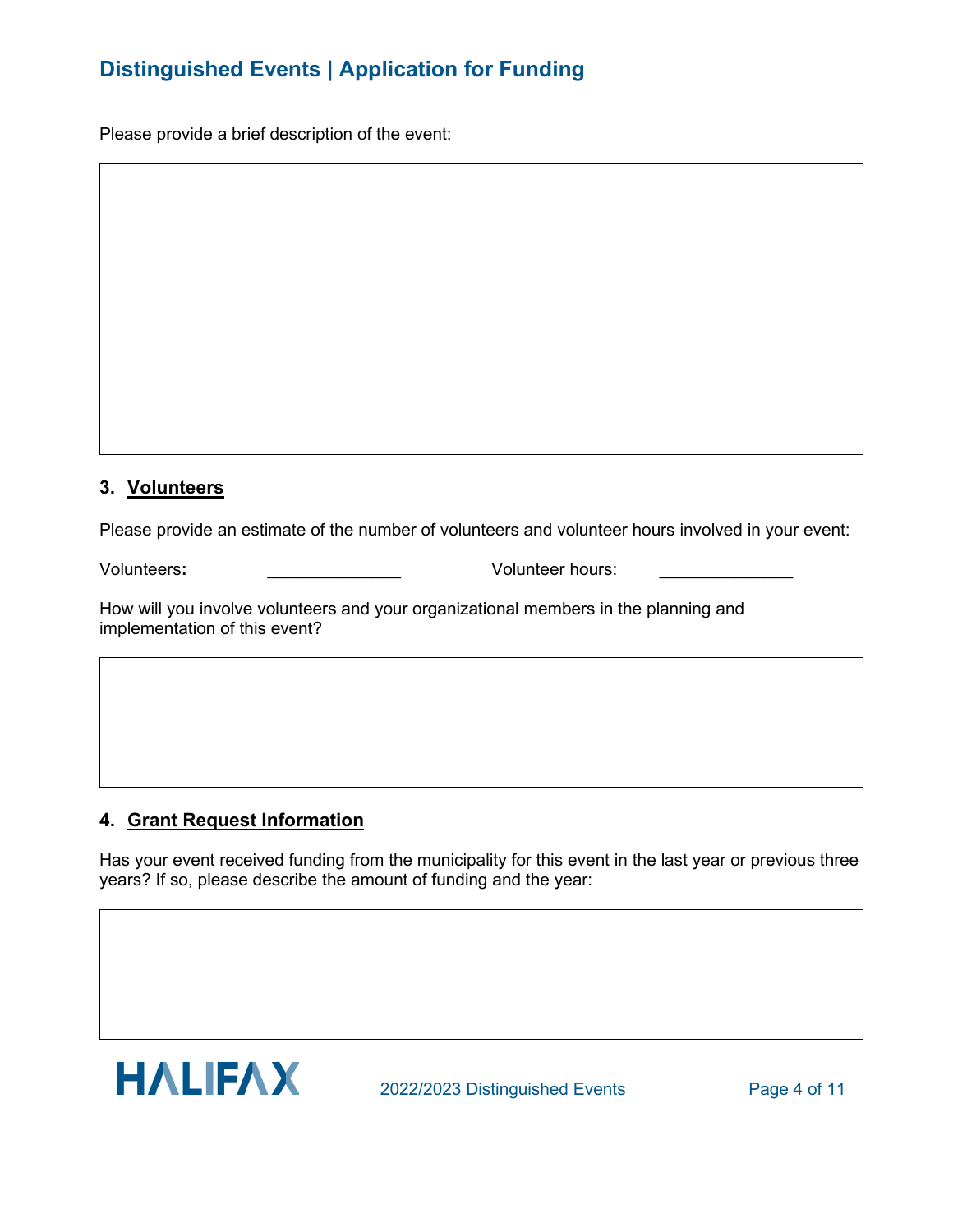Has your organization applied for funding for this event through other funding agencies or other granting body such as the Province of Nova Scotia and/ or the Government of Canada? If so, please provide the funding source, amount of funding and confirmation of funds if applicable:

#### **5. Eligibility Requirements**

Does your event have a minimum budget of \$50,000 in expenses?

Yes: □ No<sup>\*</sup>: □

Does your event occur after April 1, 2022?

Yes: □ No<sup>\*</sup>: □

Is your event solely organized as any of the following?

- Conference Symposium Private Event Clinic
	-
- 
- 
- -
- Banquet Tradeshow Marketing initiative Seminar<br>• Political Event Fundraising event

• Fundraising event

Yes\*: **□** No: <del>□</del>

Does your organization have any outstanding debt with HRM? If yes, applications are not eligible for consideration until payment has been received in full.

Yes<sup>\*</sup>: <del></del> **No:** □

In the past 3 years has your organization received funding from another program or department with the Municipality? This includes but not limited to funding through the Business Improvement District Rate, Ratepayers Association Rate, Property Tax Relief through Administrative Order 2014-001-ADM, and the various HRM Grant Programs. Please list the program(s) and total amount awarded to your organization below. \*\*

Yes: <del>□</del> No: □

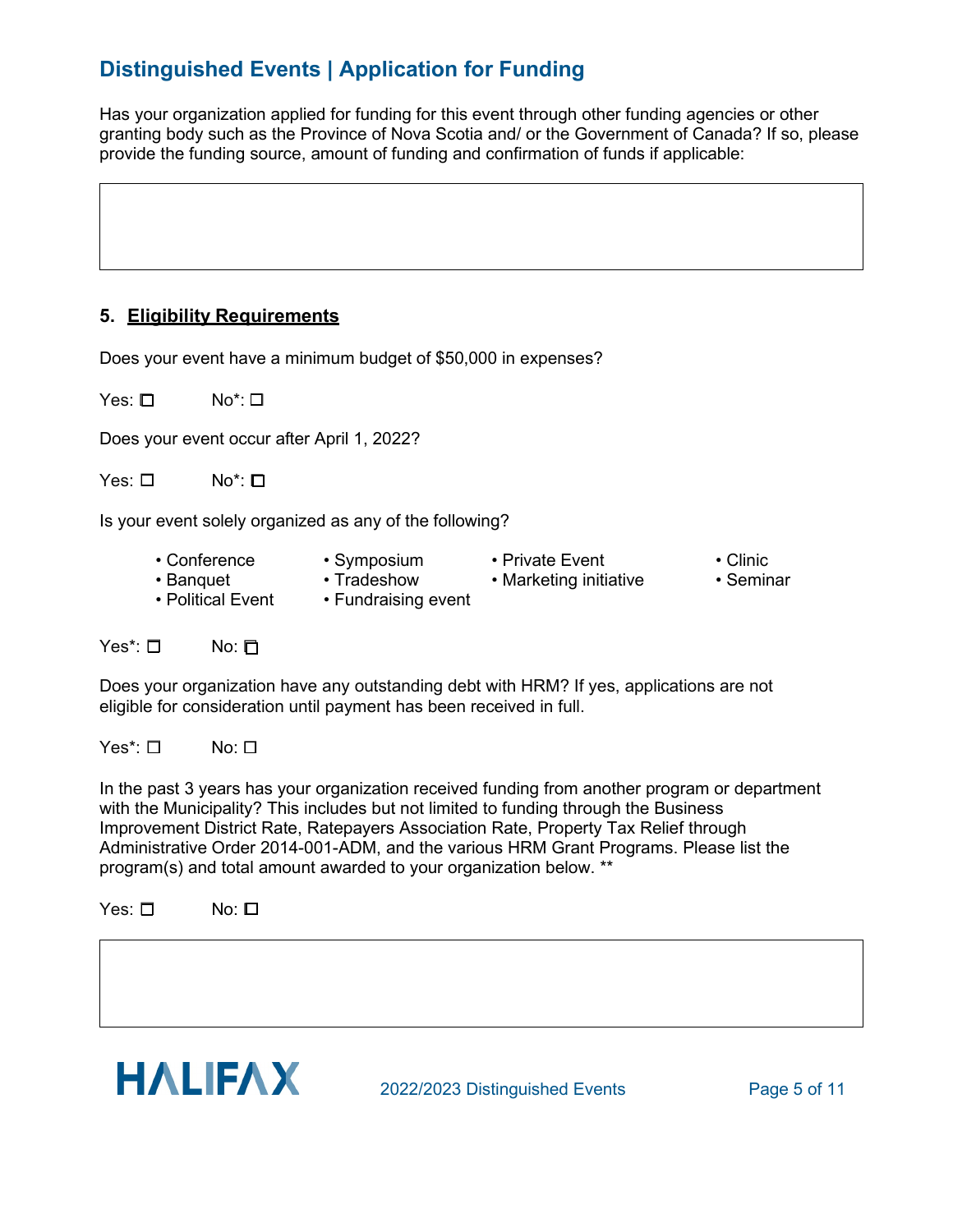**\*** If you have checked this box then you are not eligible for funding.

\*\* Receiving funding from another department does not render you ineligible, however it will be considered when the application is reviewed.

#### **6. Marketing**

Please describe your marketing strategy. How will the event reach your audience? Campaigns could include radio, outdoor signage, television, emails, newspaper, and digital. Please attach a marketing plan to the application if the space below is not sufficient.

| Radio      | Fmail     | Live streaming |    |
|------------|-----------|----------------|----|
| Television | Newspaper | Social media   | D. |

Please describe any planned national and/or international television broadcast /online streaming. This does not include media coverage of the event.



2022/2023 Distinguished Events Page 6 of 11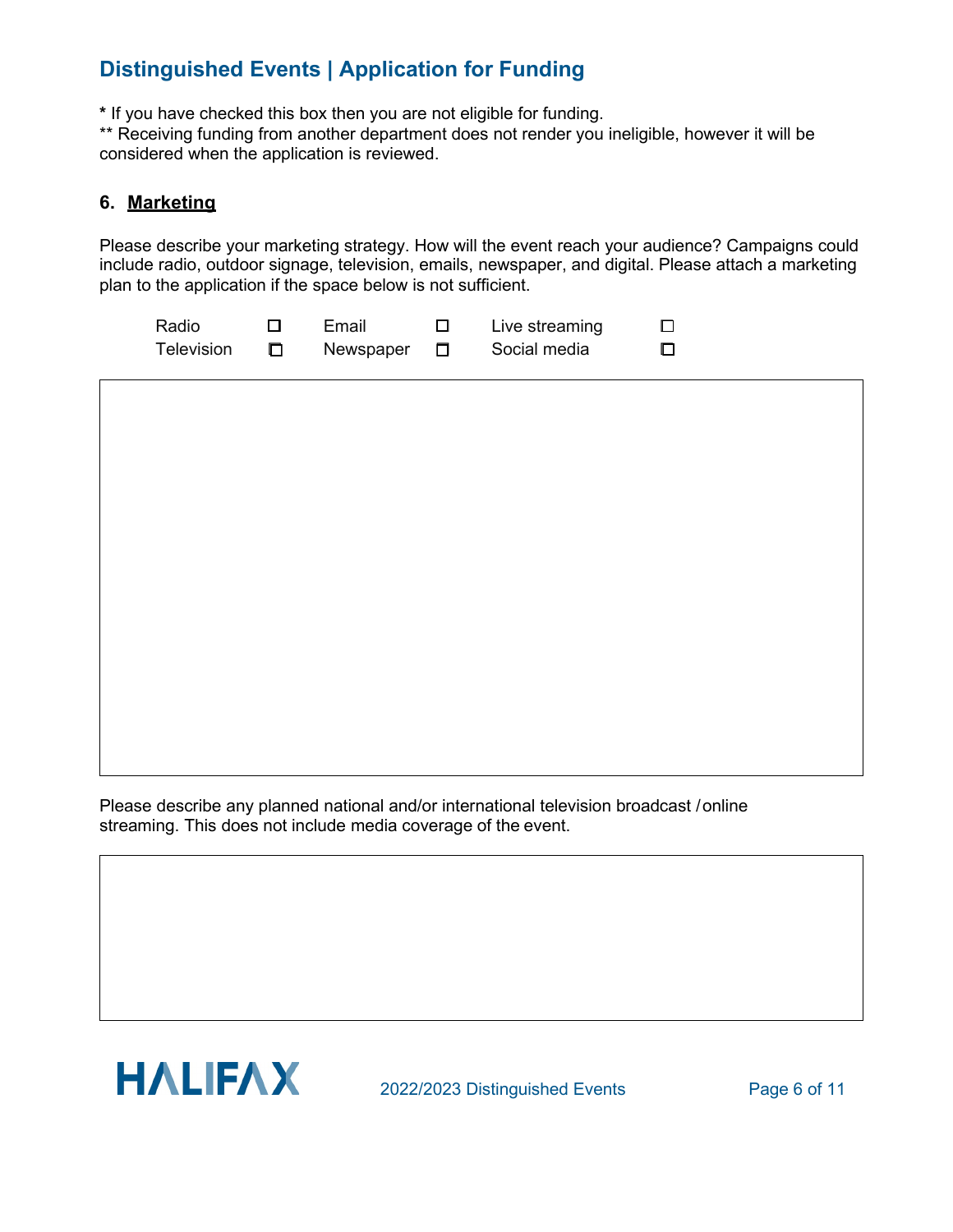#### **7. Proposed Attendance**

Using the table below, please break down the estimated attendance attending the event by the geographical location they are travelling from:

| <b>Estimated Attendees*</b>                                        | Local | <b>Other NS</b> | Canada       | International | <b>Total</b> |
|--------------------------------------------------------------------|-------|-----------------|--------------|---------------|--------------|
| Participants (athletes, organizing<br>committee, performers, etc.) |       |                 |              |               |              |
| <b>Volunteers</b>                                                  |       |                 |              |               |              |
| <b>Spectators</b>                                                  |       |                 |              |               |              |
| VIPS (such as sponsors,<br>government officials, etc.)             |       |                 |              |               |              |
| Media                                                              |       |                 |              |               |              |
| *note that this table does not auto calculate totals               |       |                 | <b>Total</b> |               |              |
|                                                                    |       |                 |              |               |              |

Past year's total attendance: *(if applicable)*

What method(s) do you use to track attendance and participation?

| Ticket Sales: 口 | Survey: □ Other: |  |
|-----------------|------------------|--|
|-----------------|------------------|--|

Estimate the number of attendees travelling to HRM to attend the event by way of air travel.

#### **8. Room Nights Generated**

As highlighted in the application introduction, this program is funded by a hotel levy which aims to support events that generate room nights. Room nights include hotels, motels, university dormitories and/ or any overnight establishment that has over 20 rooms. Please calculate accurately. If you need clarification or assistance on this topic, please contact staff as identified.

#### **Four people sharing one room equals one room.**

**Room Block (guaranteed rooms)** are the total number of rooms booked with the overnight establishment that the event organization books. This includes rooms for the event staff, contracts, artist/ performers, board members and participants (if applicable, e.g. athletes).

**Estimated Rooms** are the total number of rooms booked that are not included with the Room Block booking. Estimated Rooms are booked externally (e.g. by spectators).

**Number of Nights** are the total number of nights that the organization is planning to stay in the overnight establishment.



2022/2023 Distinguished Events Page 7 of 11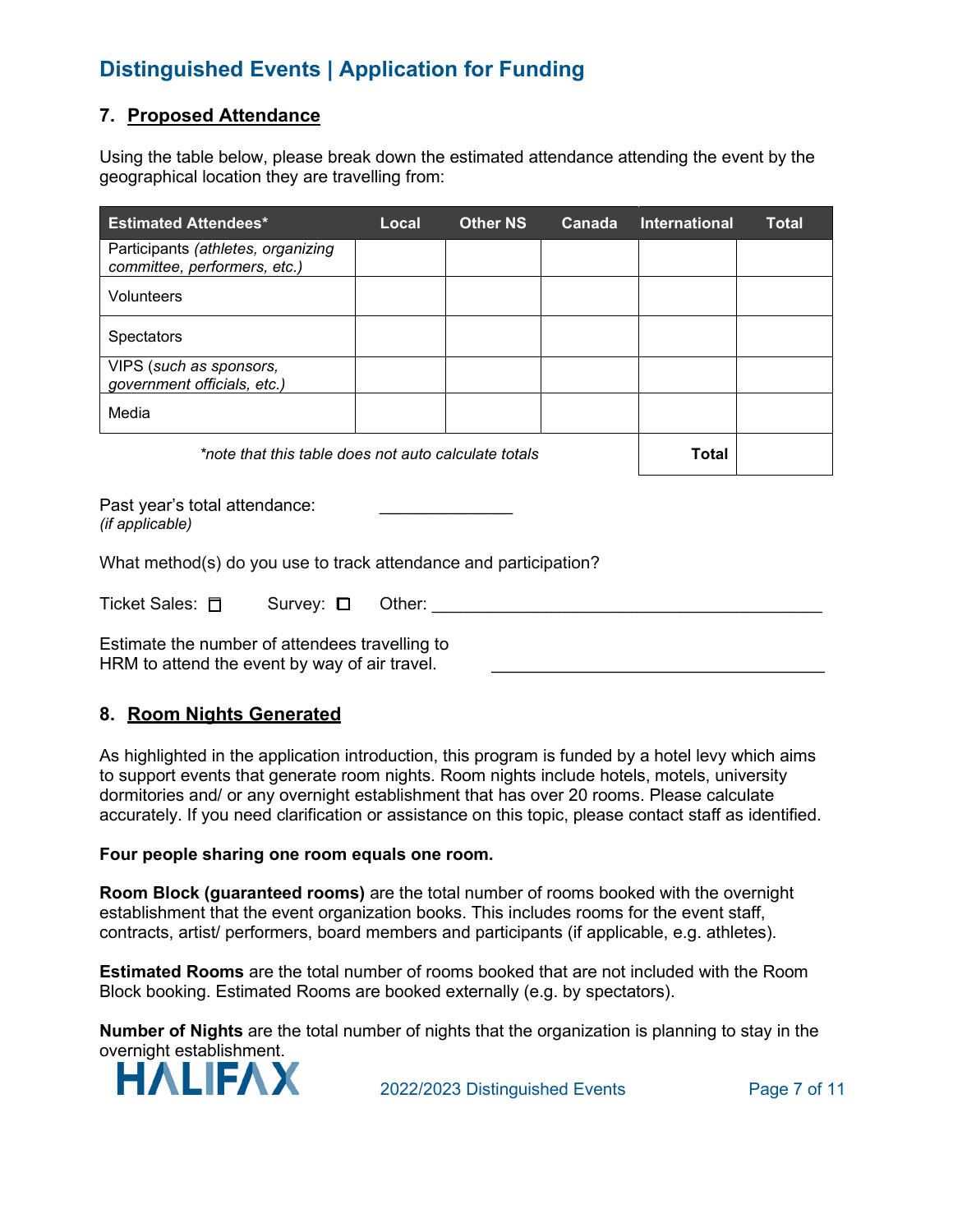**Total Overall Rooms** will be calculated based on the total number of rooms booked in the Room Block and the Estimated Rooms combined. The total number of rooms will be multiplied by the total Number of Nights your organization will be staying in the establishment (e.g., if the Room Block is 50 rooms, the Estimated Rooms is 20 rooms, and the total Number of Nights is three nights, the Total Overall Rooms will be 210, which is 70 rooms (50+20) multiplied by three nights.)

| Establishment where Room Block is booked: |  |
|-------------------------------------------|--|
| Room Block (guaranteed rooms):            |  |
| <b>Estimated Rooms:</b>                   |  |
| Number of Nights:                         |  |
| <b>Total Room Nights Generated:</b>       |  |

#### **9. Accessibility**

How will you ensure that your event is open, safe and accessible for all participants?

#### **10. Event Budget**

Please include a detailed line item proposed budget. A sample budget template is offered on Page 10. This template can be used, or a separate budget prepared by your organization. Please indicate whether funding contributions listed as revenues are Confirmed or Pending. **Note**: In-kind expenses, are to be included as In-kind Revenue as well.

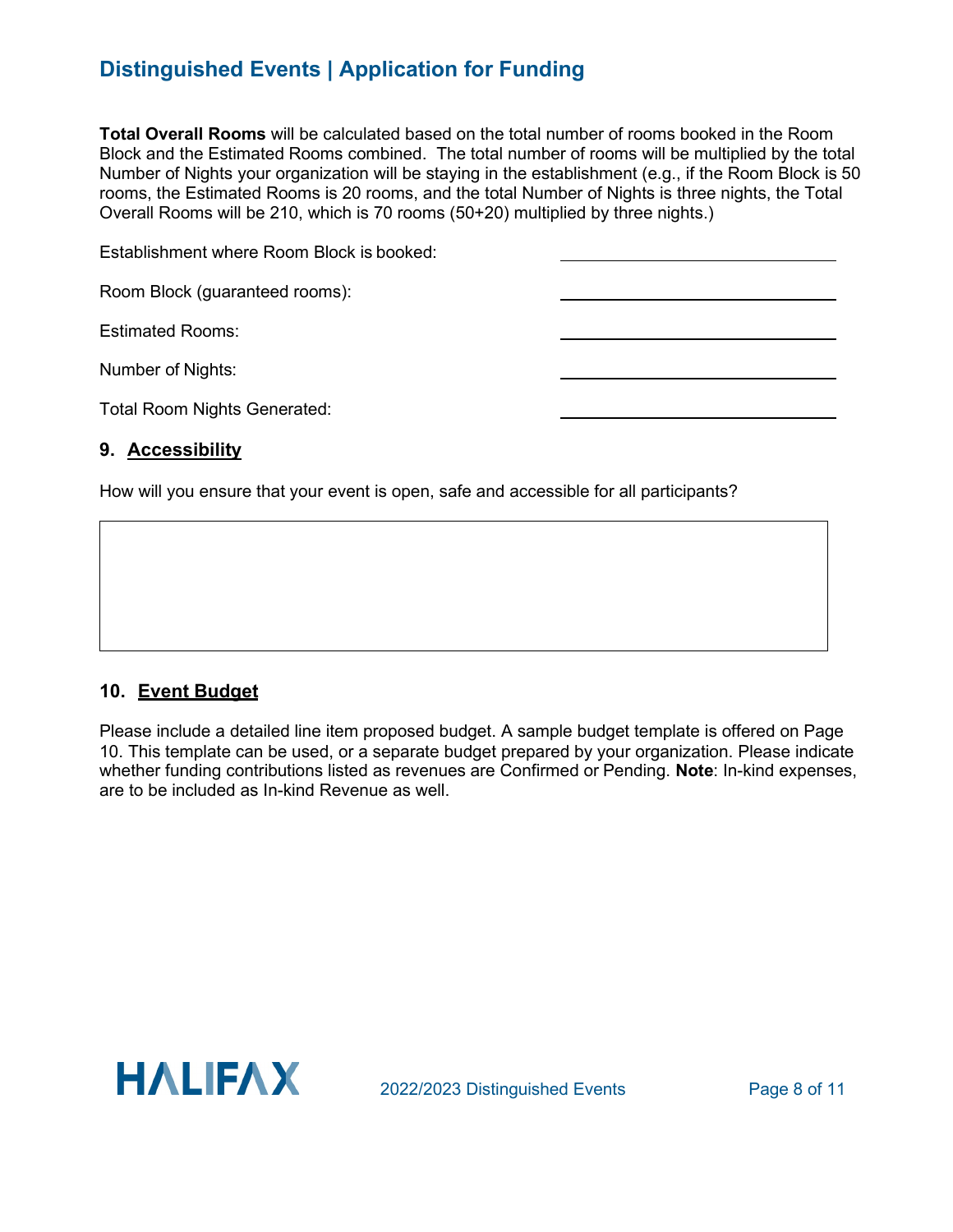### **Submission Information**

**Due to COVID-19 restrictions applicants are asked to please submit via email. Applications should not exceed 10MB in size.** The completed electronic fillable PDF application, including electronic signatures and supporting documents can be submitted to **Shari Dillman** via email to [dillmas@halifax.ca.](mailto:dillmas@halifax.ca)

#### **The deadline for applications to be received is Tuesday, May 31, 2022 at 12:00 noon.**

#### **Checklist of information to be included:**

- $\Box$  Completed and signed application.
- $\Box$  Completed detailed event budget. Please indicate whether funding contributions listed as revenues are Confirmed or Pending.
- $\Box$  Confirmed financials from last year's event (if applicable).
- $\Box$  Financial statements for the most recently completed fiscal year, including a balance sheet (assets, liabilities, equity/debt) and income statement. Financial statements must be signed by an authorized representative of the organization.
- $\Box$  List of active board members including executive roles.
- List of current staff, indicating which are permanent and which are project-specific or part-time or contract.
- $\Box$  Any other relevant support information. Submission of support materials should be conciseinclusions with the intent of directly informing the understanding of the proposed event.

### **Staff Contact**

**Shari Dillman**, Tel: (902) 497-3729, Email: dillmas@halifax.ca

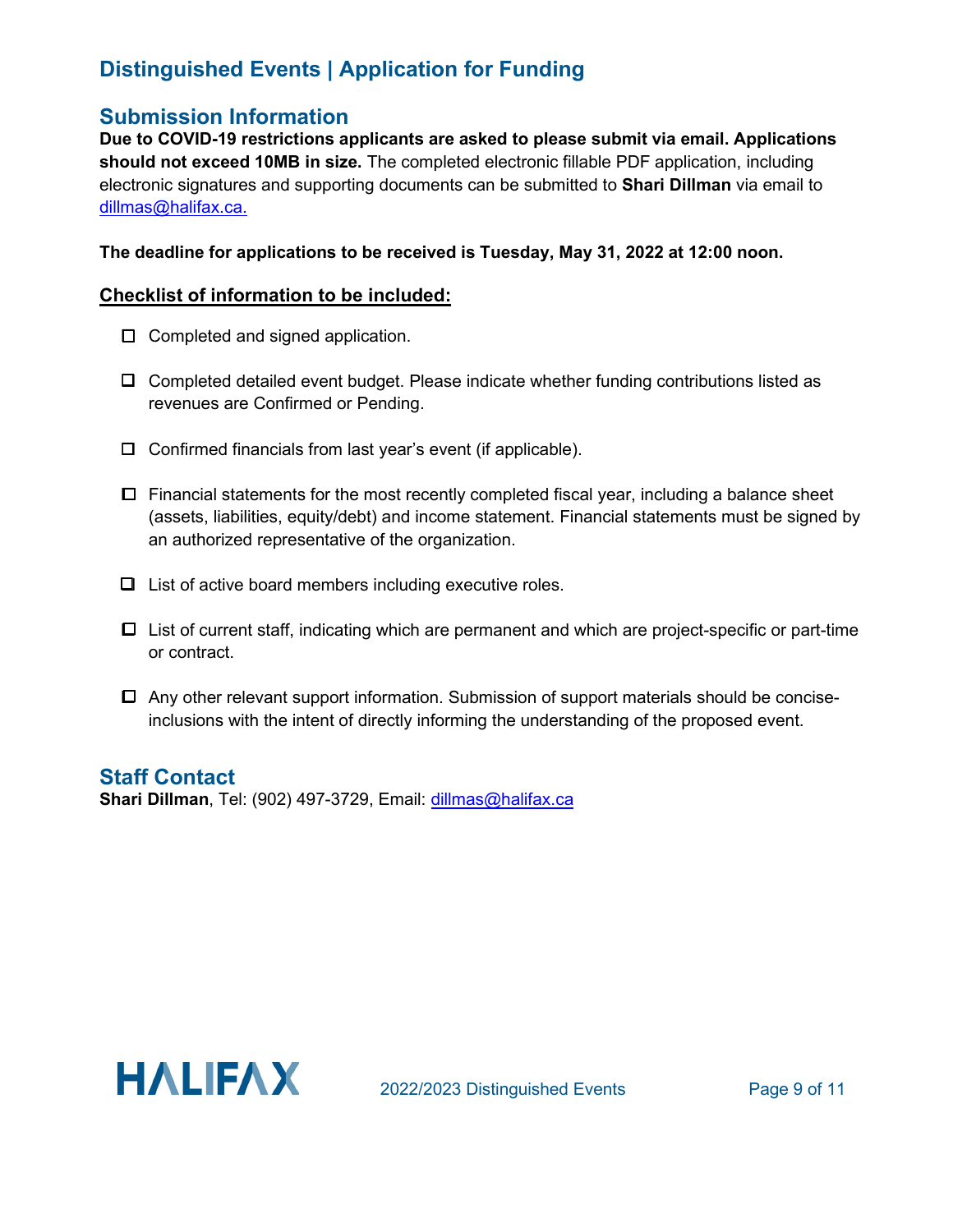| <b>Event Budget Chart</b>                                        |          |                  |  |
|------------------------------------------------------------------|----------|------------------|--|
| <b>Revenue</b>                                                   | \$ Value | \$ In-kind value |  |
| (Categories listed are not exhaustive)                           |          |                  |  |
| The Halifax Regional Municipality                                |          |                  |  |
| <b>Provincial Government</b>                                     |          |                  |  |
| <b>Federal Government</b>                                        |          |                  |  |
| Sponsorship                                                      |          |                  |  |
| <b>Donations</b>                                                 |          |                  |  |
| Fundraising                                                      |          |                  |  |
| Tickets/gate                                                     |          |                  |  |
| Other:                                                           |          |                  |  |
| Other:                                                           |          |                  |  |
| Sub-total                                                        | \$       | \$               |  |
| <b>Total Revenue</b>                                             | \$       | \$               |  |
|                                                                  |          |                  |  |
| <b>Expenses</b>                                                  | \$ Value | \$ In-kind value |  |
| (Categories listed, for those not identified add under<br>other) |          |                  |  |
| Space rental                                                     |          |                  |  |
| Food & beverage                                                  |          |                  |  |
| Audio/visual                                                     |          |                  |  |
| Internet                                                         |          |                  |  |
| Security                                                         |          |                  |  |
| Other services:                                                  |          |                  |  |
| <b>Municipal fees</b>                                            |          |                  |  |
| Advertising                                                      |          |                  |  |
| Administrative                                                   |          |                  |  |
| Accessibility                                                    |          |                  |  |
| Insurance                                                        |          |                  |  |
| Staff (F/T, P/T, contracts)                                      |          |                  |  |
| Honorariums                                                      |          |                  |  |
| Other:                                                           |          |                  |  |
| Other:                                                           |          |                  |  |
| Sub-total                                                        | \$       | \$               |  |
| <b>Total event budget</b>                                        | \$       | \$               |  |
| <b>Event surplus/deficit</b>                                     | \$       | \$               |  |
|                                                                  |          |                  |  |